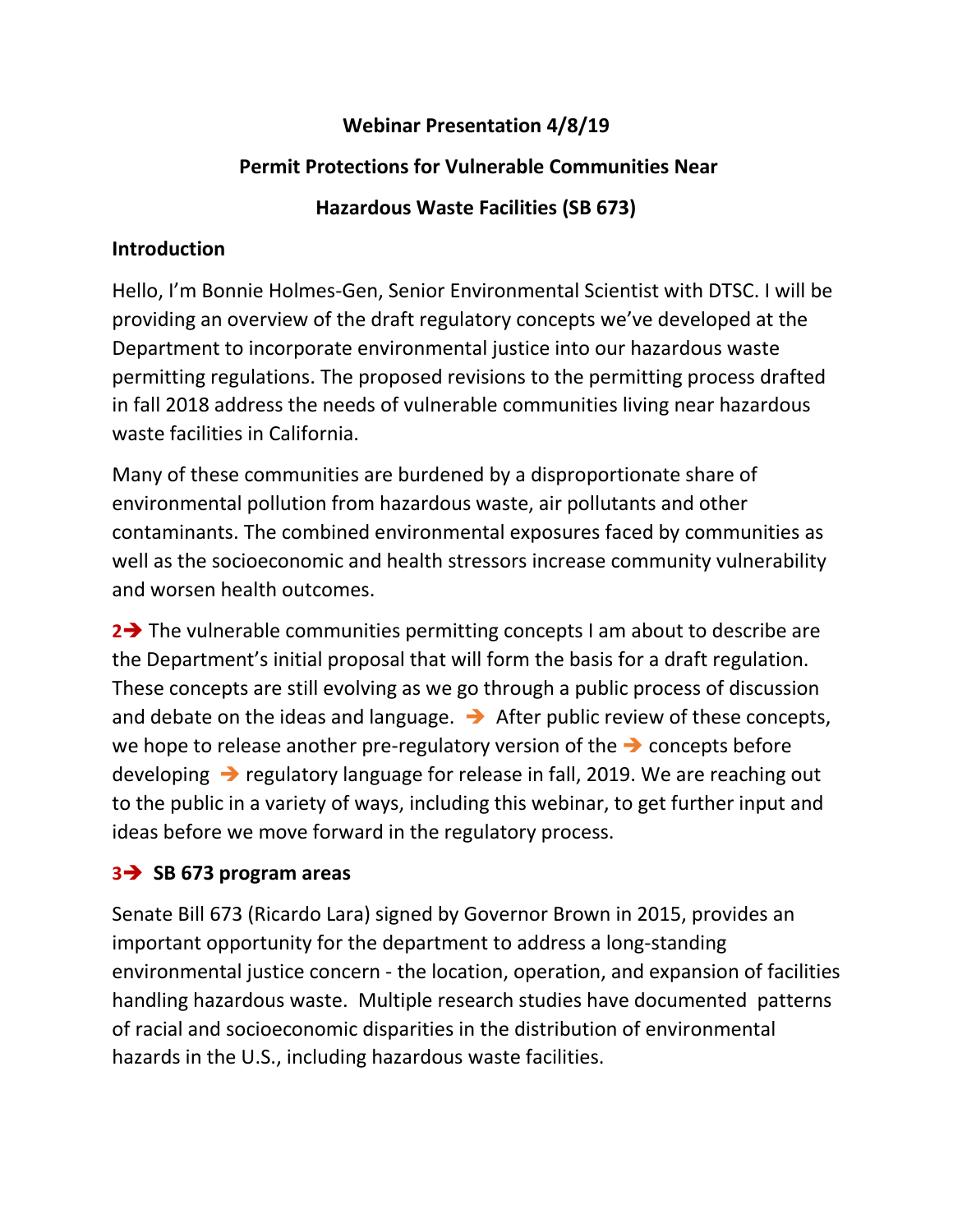**4**➔ In California, almost half of permitted hazardous waste facilities are located in or within one-half mile of areas that are considered "disadvantaged" according to state law, specifically (SB 535).

**5→** The department has been taking important steps to strengthen the permitting process to provide greater protections to all communities near operating hazardous waste facilities. ➔ The department has already adopted regulations (approved in October 2018) to strengthen several key elements of the permitting process, including consideration of facility violation history. We are now developing regulations to address two additional areas: 1) community vulnerability including cumulative impacts and 2) minimum setback distances to protect sensitive sites, including schools, daycare center and hospitals.

➔ Taken together, this stronger package of permitting requirements will make sure that community issues and concerns are considered very carefully before permit decisions are made and will ensure more transparency and certainty for all stakeholders in the permitting process.

 $6\rightarrow$  At the same time that the department is developing a regulation to analyze community vulnerability and cumulative impacts near permitted facilities, ➔ the department's Office of Environmental Justice and Tribal Affairs is working on developing a process and tools for conducting environmental justice analyses for hazardous waste sites and facilities.  $\rightarrow$  Both of these efforts are complementary and will strengthen the department's ability to protect vulnerable communities using the best available scientific methods and data compiled from federal, state and local sources.

7➔ Here are five areas of the law addressed in the department's permitting regulation finalized in October 2018:

- 1) Consideration of permit violation history (Violation Scoring Procedure or VSP)
- 2) Provision of financial assurances and evidence of financial responsibility
- 3) Community Involvement Profile
- 4) Training of facility personnel
- 5) Requirement for health risk assessment

 $\rightarrow$  Here are the remaining two areas of the law we are discussing for this presentation: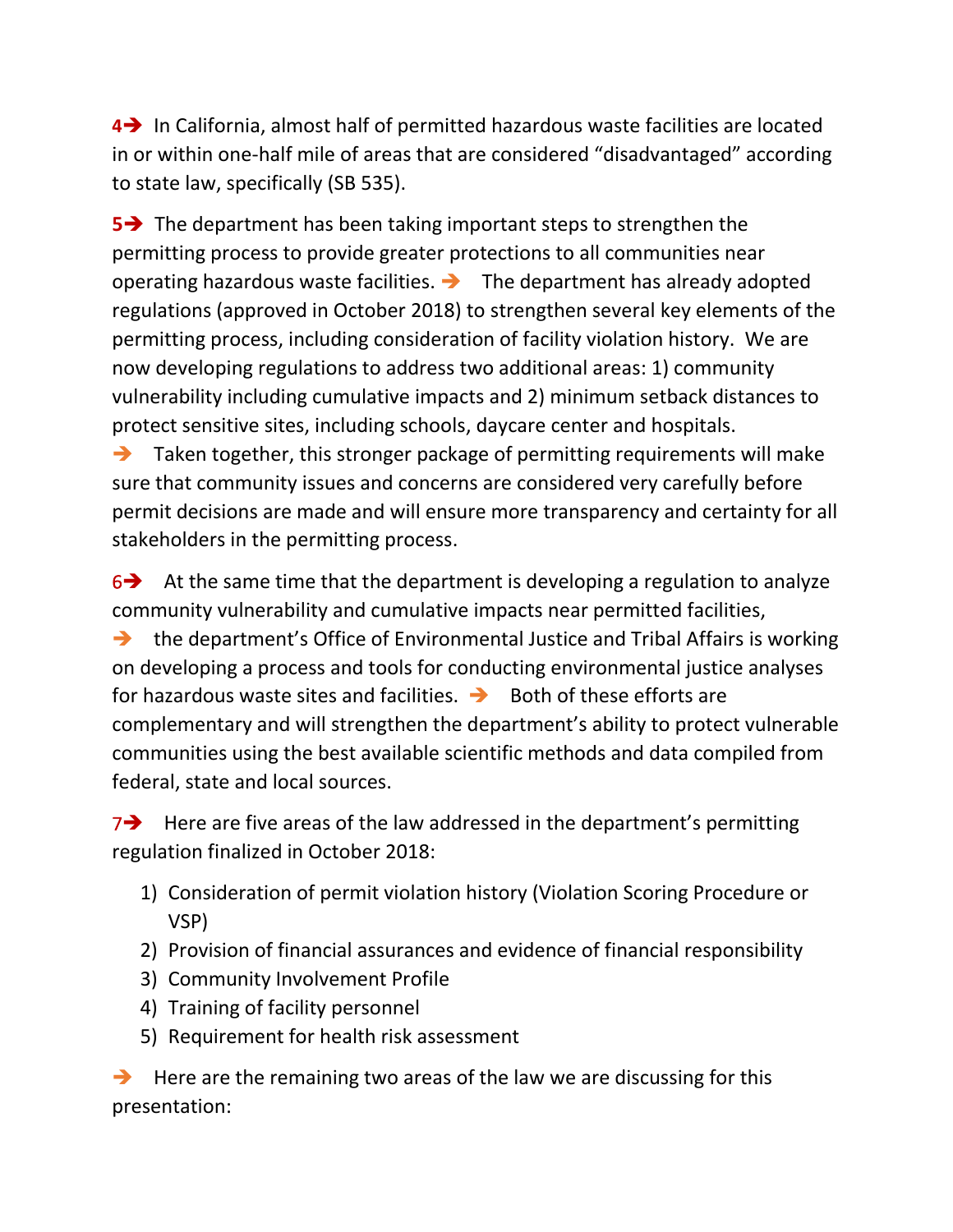- 1) Community vulnerability and cumulative impacts near hazardous waste facilities
- 2) Minimum setback distances from sensitive receptors

**Definitions:** *Before we move any further along, I will be defining key terms that will be used throughout the presentation.*

8➔ *The first is Community vulnerability:* This refers to the characteristics and circumstances of a community that make it susceptible to the damaging effects of toxic substances. Community vulnerability includes the combined physical, social, economic, environmental and health factors that increase the potential for residents to experience impacts from pollution sources. These factors can include: lack of access to health care, language barriers or high rates of chronic illness.

9➔ *Cumulative Impacts includes the* combined impacts of environmental pollution from multiple sources in a community.  $(10)$  For example, a community may have industries that produce air pollution or water discharges combined with hazardous waste cleanup sites and high levels of freight traffic.

Cumulative impacts in a community would include the effects of all these combined pollution sources, and would also include other indicators of vulnerability including public health factors that cause the community to be more vulnerable to pollution impacts.

11 → This slide shows a comprehensive look at the many types of indicators that should be included in cumulative impacts, including 20 indicators of pollution burden and community vulnerability used in CalEnviroScreen 3.0. Cumulative impacts refer to the combined impact of all these factors.

12➔ *Setback distance:* refers to the need to ensure a buffer exists between a new or modified hazardous waste facility and vulnerable communities. Vulnerable communities include sensitive sites, or locations where schools, hospitals or daycares are located. Children and adults at these kinds of locations tend to be affected more by pollution in their community.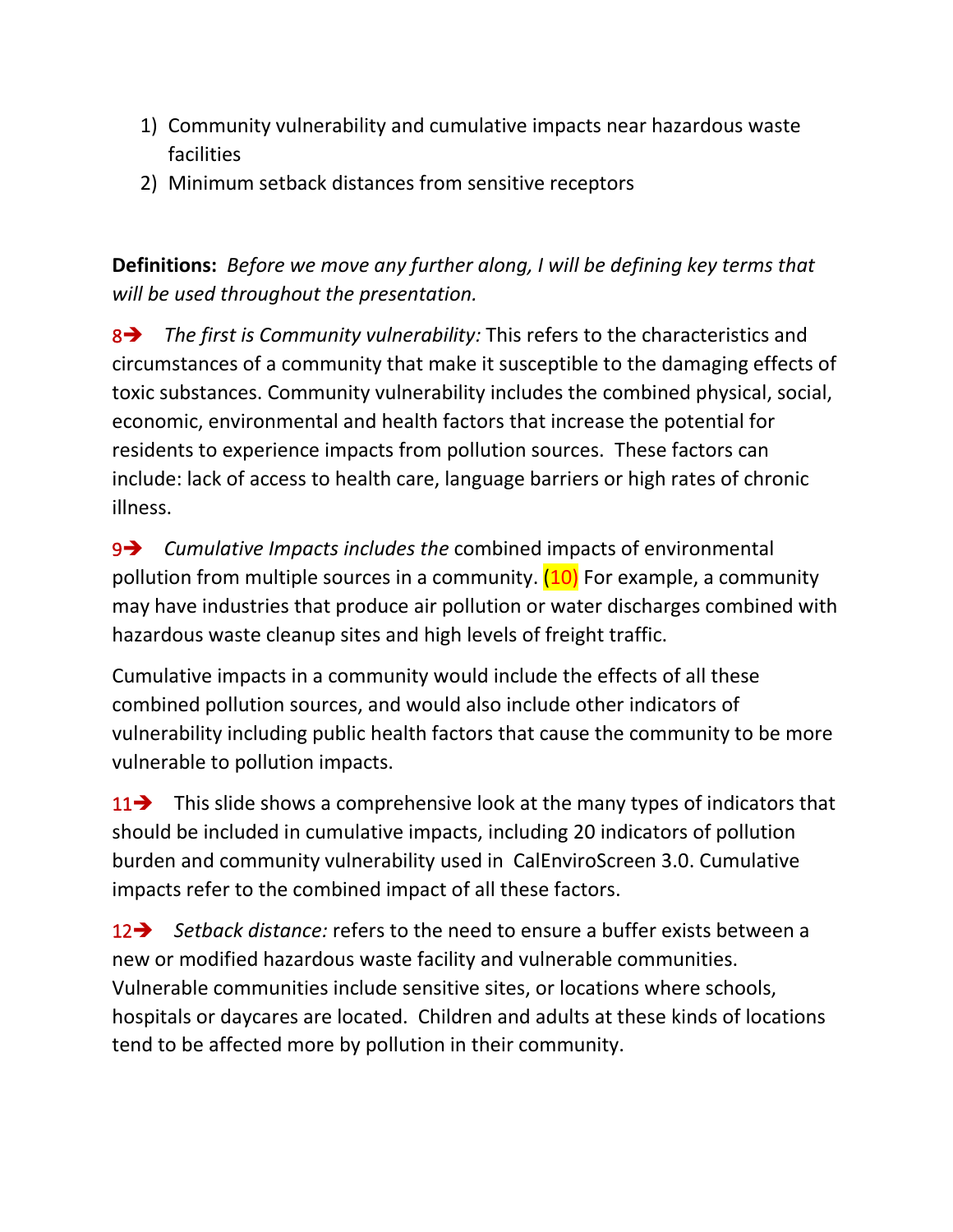13➔ *Area of analysis:* refers to the area around the permitted hazardous waste facility that will be analyzed for cumulative impacts and community vulnerability.

## 14➔ **New protections beyond existing law:**

The goal of the department's work on vulnerable communities is to consider new information and  $\rightarrow$  add new protections that go beyond existing law for communities experiencing multiple environmental threats. The department's proposal would add to the work being done to protect communities ➔through the California Environmental Quality Act, the laws that govern permitting of hazardous waste facilities, and the permit protections added by local agencies such as air quality agencies.

# 15➔ **Universe of facilities in regulatory concepts:**

Let's zero in on the universe of facilities that would be covered under this proposed SB 673 regulatory process. ➔There are over 50,000 entities that *generate* hazardous waste in California, including large and small businesses such as gas stations, dry cleaners, metal finishers and auto body shops. ➔There are also over 1,000 transporters of hazardous waste.

However, this proposal is focused on the facilities that are permitted by the Department to *treat, store, transfer, or dispose* of the hazardous waste, including a number of facilities that receive waste from generators around the state and others that manage waste generated onsite. Local government agencies called CUPAs regulate the hazardous waste generators while the department regulates the permitted facilities that manage hazardous waste.

➔There are over 75 operating permitted hazardous waste facilities across California that treat, store, transfer or dispose of hazardous waste (about 2 dozen in L.A region, a dozen in Bay Area region and 10 in the San Joaquin Valley). The facilities range from large, complex operations to small ones, but all have to get authorization, or a permit, from the Department. Here are a few examples of these facilities:

16➔ **Treatment facilities** process one or more streams of hazardous waste to reduce toxicity or separate chemicals for different uses. Facilities that extract usable products from waste, for example, precious metal recycling, are in this category.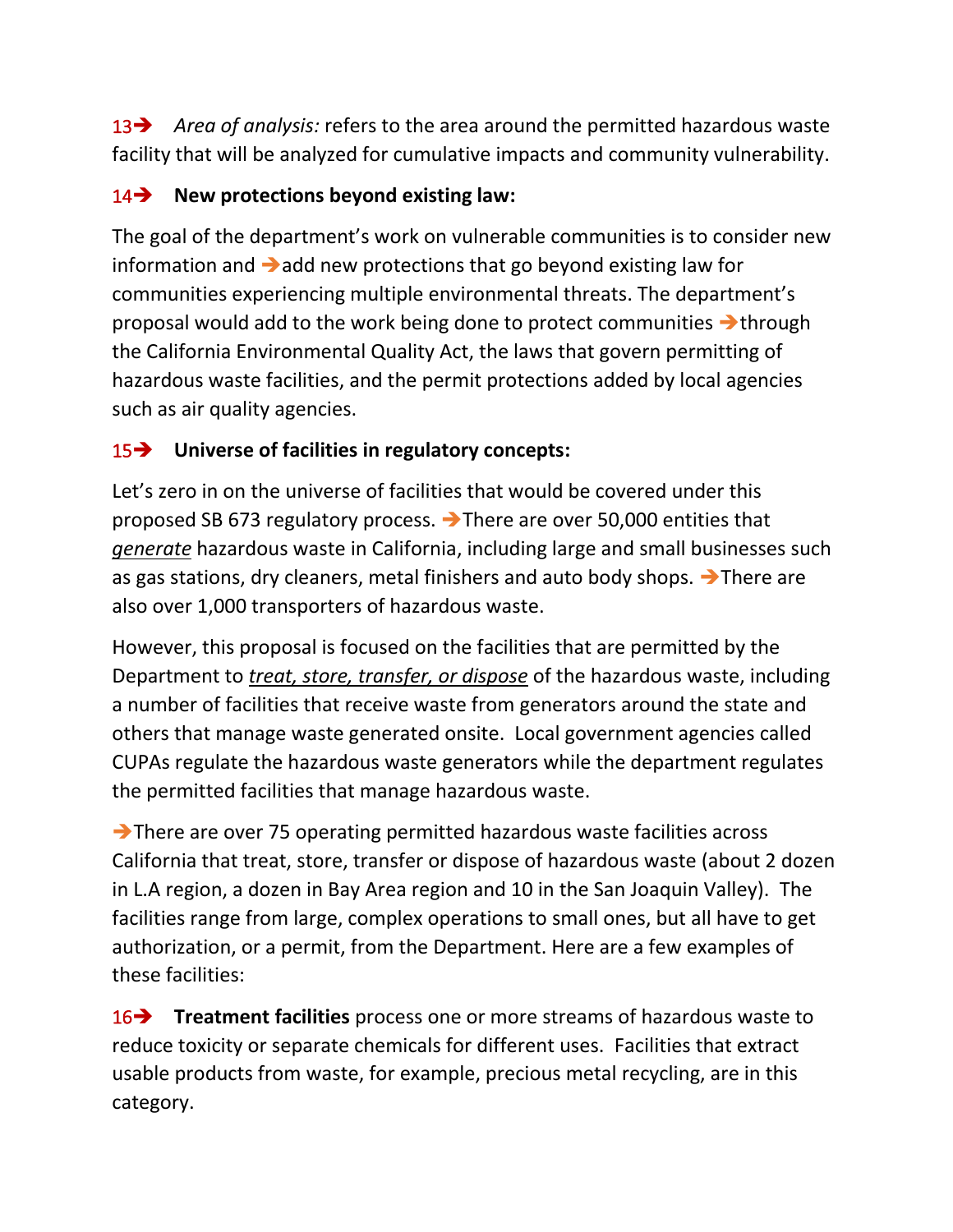17➔ **Storage Facilities** range widely in size. For example there are large facilities that store waste generated onsite for more than 90 days like oil refineries as well as small facilities such as transfer stations that may have a couple of drums of used oil received from offsite sources.

18➔ **Transfer facilities** are mainly used to consolidate hazardous waste shipments of liquid waste, such as used oil and antifreeze.

19➔ **Disposal Facilities are the last category** : There are 3 operating hazardous waste landfills in California that accept a large number of waste streams.

# 20➔ **How will the vulnerable communities' criteria affect permit decisions?**

SB 673 would enhance the protectiveness of the department's permitting program by ensuring that community vulnerability factors and cumulative impacts experienced by the nearby community are factored into permit decisions. ➔Once the department's new permit criteria for vulnerable communities are adopted into regulation, the new information collected, analyses of facilities and community indicators and thresholds for decision making under the criteria will become part of the total record of information considered by the department under Title 22 of the Health and Safety Code.  $\rightarrow$  The criteria will help the department to make decisions on permit applications to protect human health and the environment, including decisions to approve, approve with conditions or potentially to deny a permit.

## 21➔ **Proposal would cover all facilities:**

Under this proposal, the department would evaluate facility characteristics, activities and cumulative impacts in two phases.  $\rightarrow$  The department would initially assess all hazardous waste facilities with operating permits and review nearby community vulnerabilities and cumulative impacts. ➔After conducting the assessments and considering public input, the department would place every operating hazardous waste facility on an appropriate "facility action pathway."

22 → When a facility applies for an operating permit, permit renewal or major permit modification, the department would conduct a more detailed review and consider the facility activities, community vulnerability factors and potential permit conditions to address the identified community vulnerabilities and impacts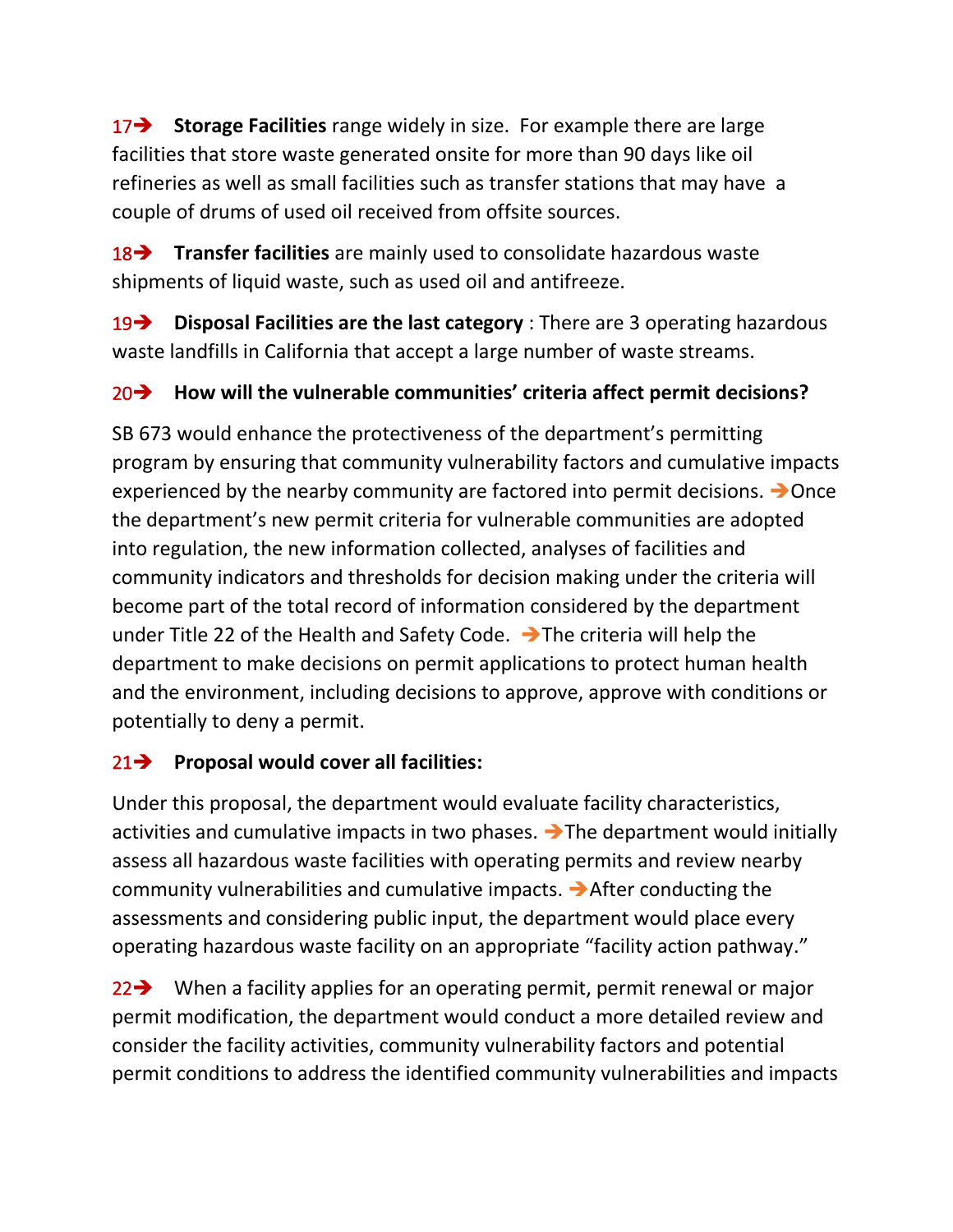➔Permit conditions developed in accordance with SB 673 could include a wide range of actions taken by facilities ranging from pollution reduction and monitoring measures to community outreach and engagement.  $\rightarrow$  In the case of a permit for a new facility or for the expansion of an existing facility, the proposal could include a required setback distance to protect vulnerable communities.

## 23➔ **Proposed pathway approach:**

Now we will look at a graphic representation of the proposed regulatory concept. The department would evaluate two key components in determining a facility action pathway and they are:  $\rightarrow$  1) the facility characteristics, activities, operating history and other factors that indicate the potential impact on the community and ➔2) community vulnerability factors around the facility, including population characteristics and cumulative impacts that are experienced by the community. Based on a review of both of these factors, → the department would designate an initial action pathway.

## $24 \rightarrow$

**1) Permitted Facilities** As mentioned, the department will consider all operating facility characteristics and activities in selecting a facility action pathway. ➔For example, the department will consider the size of the facility, the activities at the facility that generate a source of impact to the surrounding community including hazardous waste activities, the facility generated truck trips that affect the community and contamination present at the facility. In addition, DTSC would look at other permits that the facility holds for air pollution or wastewater discharges as these could be an indicator of other types of releases of concern. All of these factors that indicate potential community impacts will be reviewed.

## **25**➔

**2) Affected Communities** The department will be evaluating the vulnerability of and cumulative impacts to communities around hazardous waste facilities using a number of tools. ➔ CalEnviroScreen, developed over the last 10 years by OEHHA and Cal-EPA and used by many state agencies will be an initial tool used to make decisions about facility pathways.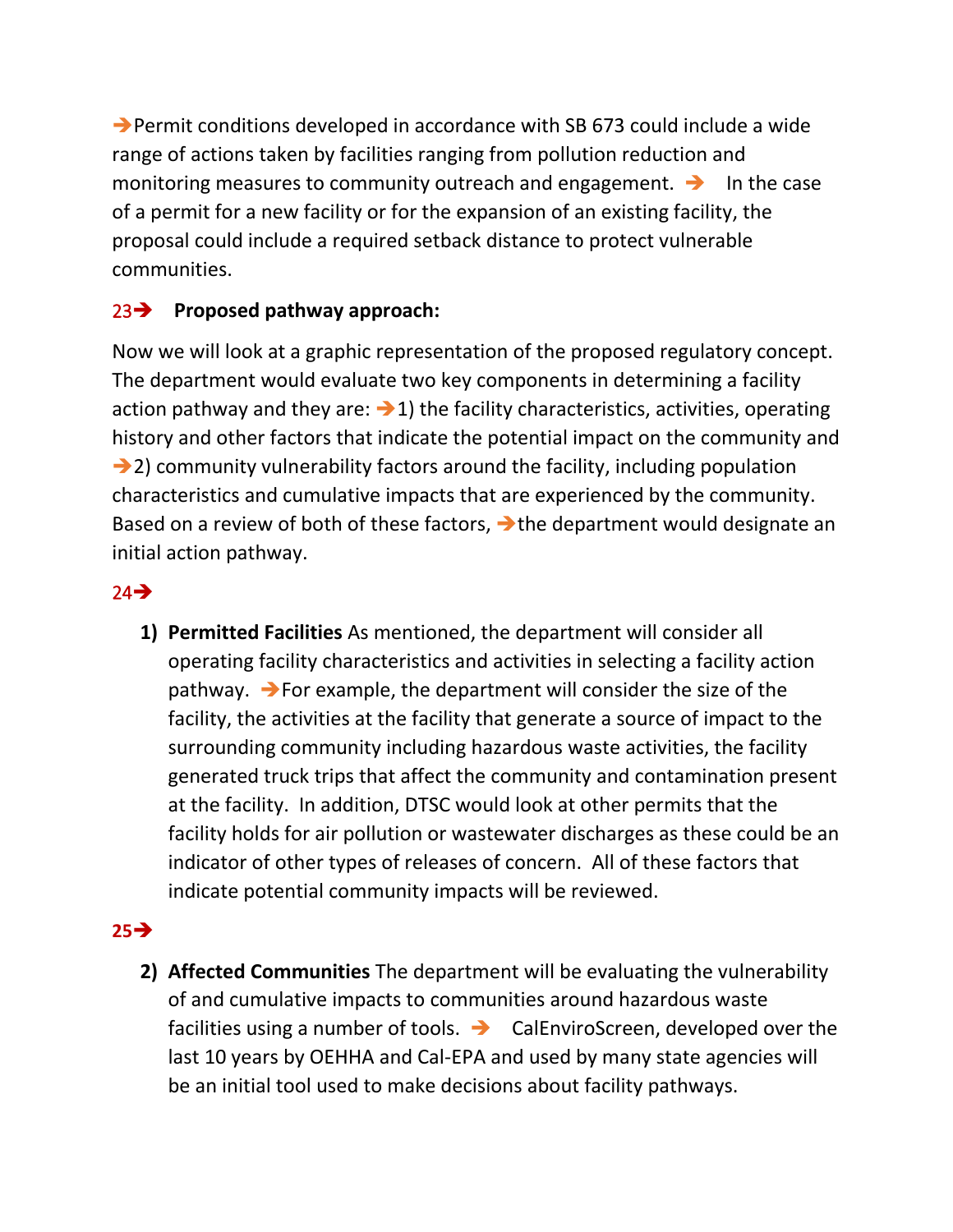#### 26➔ **CalEnviroScreen 3.0 is a fundamental tool:**

CES 3.0 uses 20 indicators of pollution burden and population characteristics including: pollution exposure, environmental effects, sensitive populations and socioeconomic factors to assess impacts to communities.  $\rightarrow$  The department can use individual population and pollution indicators in CalEnviroScreen as well as the aggregate scores to better understand the communities around hazardous waste facilities and to → compare communities with regards to combined pollution impacts and vulnerabilities. Our initial proposal requires more actions by facilities located in or near communities with the highest CalEnviroScreen scores and percentiles compared to other communities around the state.

Again, here are the 20 indicators of cumulative impacts that are used in CES 3.0.

# 27➔

28 → To show you how the CalEnviroScreen scores map out, here's a hazardous waste facility map that shows CES 3.0 scores overlaid with hazardous waste facility locations across the state. The red shaded areas are areas that rank highest for pollution burden and community vulnerability compared to other areas of the state.

29 $\rightarrow$  The department is also considering the use of other tools and data to supplement CalEnviroScreen including tools like the Healthy Places Index (HPI) and local data on air, water, land or other community impacts provided through the public process. Qualitative or quantitative data could be considered.

30 → We have just talked about how the department could use facility information and tools to measure community vulnerability and cumulative impacts, and to put facilities on action pathways. What is the goal of these pathways? The goal is to take action to protect communities. The department would consider facility actions or mitigations to reduce impacts in the community around hazardous waste facilities. I'll give you examples of facility actions later in the presentation.

#### 31➔ **Key steps in SB 673 regulatory concepts:**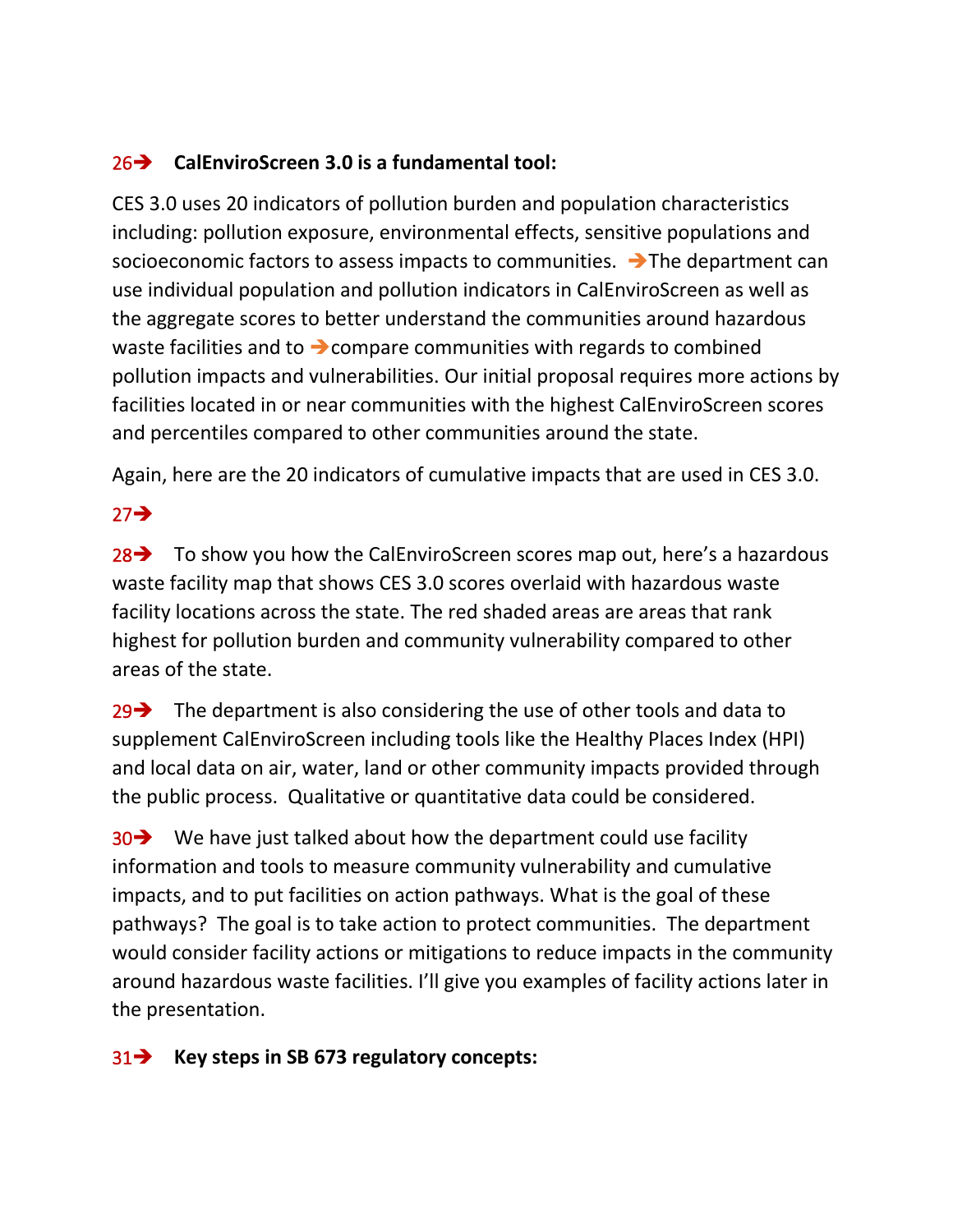Now let's discuss briefly the key steps in the draft regulatory concepts to strengthen protections for community vulnerability:

➔ **Step 1:** First the department would recommend a facility action pathway for each of the 75+ hazardous waste facilities based on both (1) facility characteristics and activities and (2) CalEnviroScreen 3.0 information for communities around permitted facilities.

➔ **Step 2** DTSC would share the "initial pathway recommendation" for all the facilities for public review and comment.In this step, the public is invited to provide input into the development of an initial list of facility action pathways. Public workshops would be held, and other tools and information could be submitted by the public, businesses and local agencies in this phase. The result of this step would be an updated list of Draft Action Pathways for all 79 operating Hazardous Waste Facilities

**→ Step 3:** At the time a facility applies for a permit for new facility, a major modification or a renewal of an existing permit, there would be another process of review and public input to finalize the facility pathway. This review might include consideration of local air quality or water quality information. Facilities would need to be in a tier of "acceptable" or "conditionally acceptable" for the facility Violation Scoring Procedure (VSP) score before proceeding with the next steps.

32➔ **Step 4:** After the review is completed, DTSC would finalize the facility pathway and the department would work with the facility to develop public engagement and mitigation plans to respond to pathway requirements, in coordination with local agencies and community representatives. The department would work with the community to ensure the appropriate type and level of public engagement and outreach requirements are set in place for each facility.

➔ **Step 5:** For mitigation, the department would work with the facility, local and state agencies and interested members of the public to determine appropriate community mitigation and monitoring projects that address vulnerability factors and cumulative impacts identified in the community assessment. In the case of a permit for a new facility or a permit modification to expand a facility, the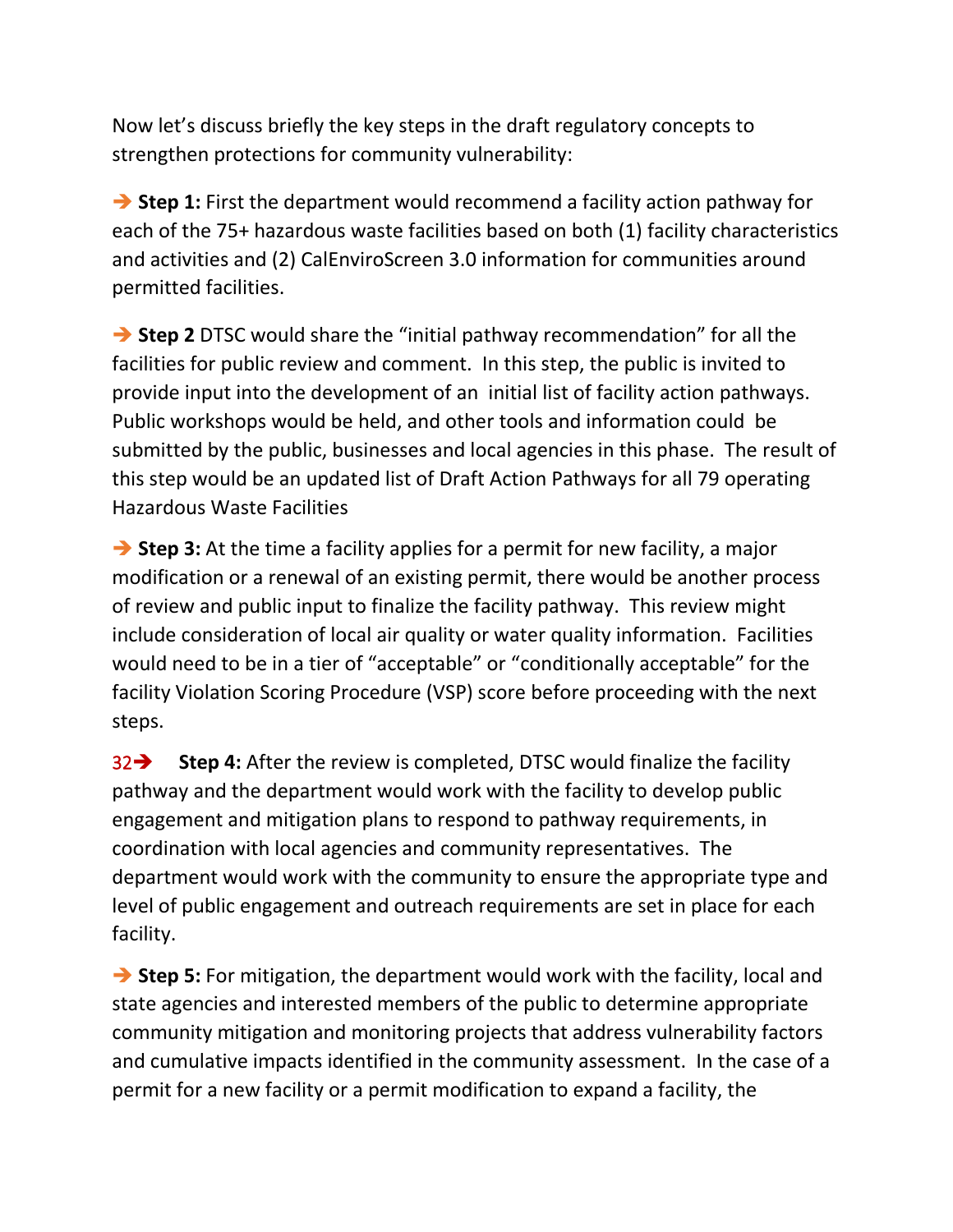conditions would include a required setback distance to protect sensitive populations.

 $\rightarrow$  Step 6: The last step is to finalize the permit and track progress.

33 → As a result of this new process, consideration of community vulnerability and cumulative impacts would be integrated into the permit decision making process. The permit would be considered for approval, denial or approval with additional conditions to address vulnerability factors identified in the community.

## 34➔ **Pathways provide a range of options for facilities:**

The department is planning for different levels of community mitigation actions and outreach that go beyond what is required today to address vulnerability factors for each of the three facility pathways. More detail for each of the steps including the determination of appropriate mitigation and monitoring will be provided in the next version of the regulatory framework. The department also plans to develop a guidance document on mitigation and monitoring..

35➔ Pathway 1 would have the most requirements for facility actions and pathway 3 would have the least. Pathway 1 requirements would include: mitigation, monitoring, and public engagement. ➔ Pathway 2 would include mitigation OR monitoring and public engagement and ➔ Pathway 3, envisioned for the lowest impact facilities, would include public outreach. Pathway requirements are intended to address community vulnerabilities and improve health and the environment near hazardous waste facilities. Any actions proposed to meet the facility's pathway requirements would become part of the total record of information the department considers when a permit application is reviewed and do not guarantee any specific permit decision.

## 36➔ **What actions might be required of facilities?**

DTSC is exploring the range of community mitigation projects that could lessen impacts in communities near hazardous waste facilities.

**37→** Here is a list of community mitigation projects that could be used in the permitting process depending on the facility pathway. Projects could address several different types of pollution impacts and could be on-site or off-site from a facility depending on the needs that are prioritized by the community. Projects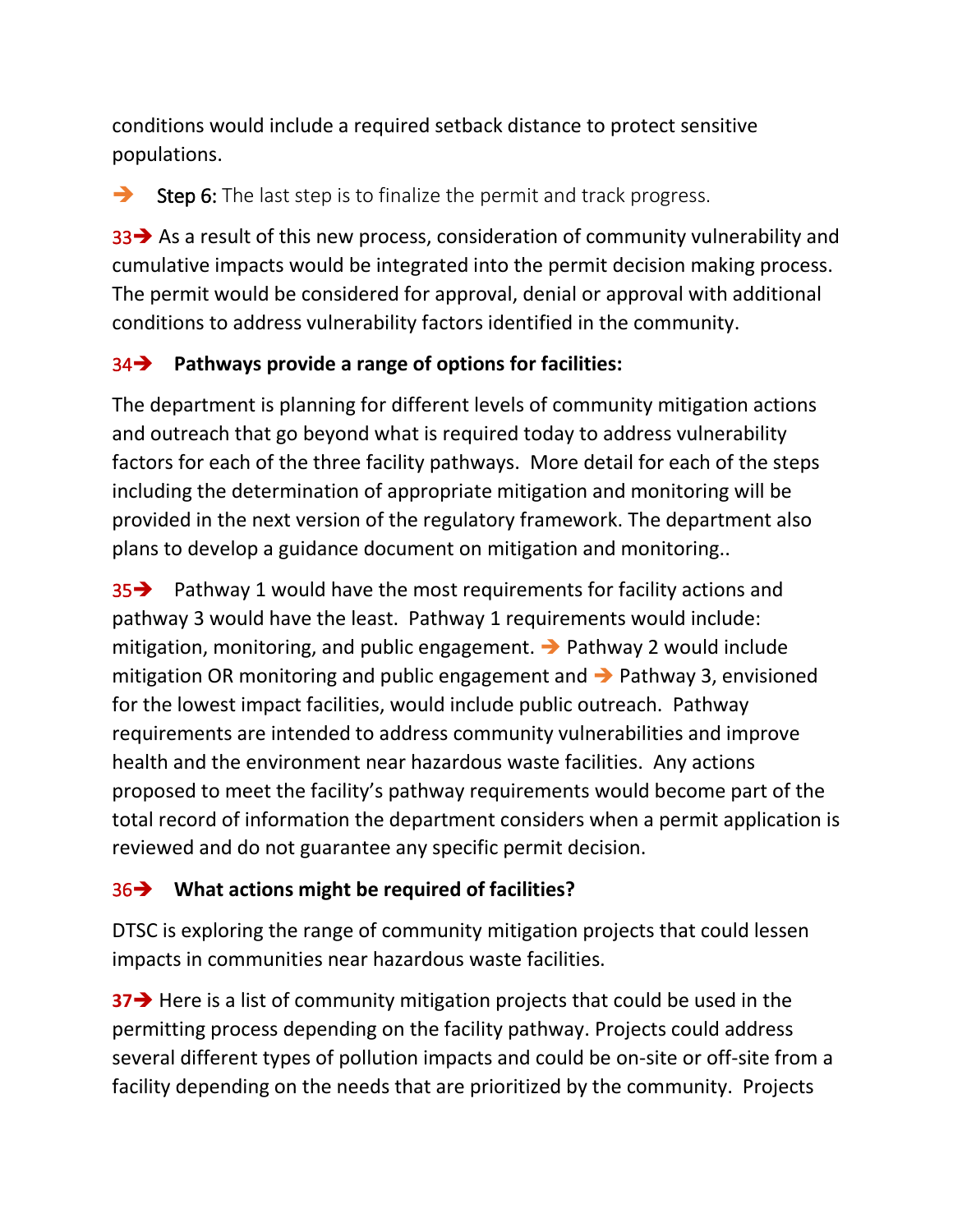could range from cleaning up polluting truck traffic to pollution prevention practices or reducing the danger of lead-based paint in homes or daycare centers. We are interested in public input to expand and refine this list.

#### 38➔ **What types of outreach and engagement could be required of facilities?**

39➔ (Add two arrows) The department is considering expanded public outreach and engagement options that could be included as permit conditions, ranging from additional public notices and meetings to preparation of enhanced community engagement plans and formation of advisory groups.

40➔ **In closing**: This proposed regulation, in combination with the regulation enacted in October 2018, represents the most significant change to the department's permitting of hazardous waste facilities in the last 20 years. ➔The department is looking at the permitting process from the perspective of community needs and is taking the initiative to integrate science-based tools like CalEnviroScreen 3.0 that evaluate multiple pollution sources and vulnerability factors as well as ➔other community data into the permitting process. The department is also collaborating with a ➔University of California research team for policy guidance and to ensure the department is using the best available science in developing the regulations.

➔The goal of our process is to promote stronger hazardous waste facility permits that do a better job of protecting vulnerable communities and reducing environmental pollution.

The department is planning several opportunities for public input as these concepts are further developed and eventually written into regulatory language. Public input and ideas early in the process will help shape this important regulation. Here are some questions to consider as you are drafting comments.

## **41**➔ **Key questions for discussion:**

- 1) What additional facility or community information should be considered in making decisions on facility pathways?
- 2) → How should CalEnviroScreen 3.0 aggregate scores and pollution and vulnerability indicators be used in determining facility action pathways?
- $3)$   $\rightarrow$  What types of mitigation projects should be included to address community vulnerabilities?